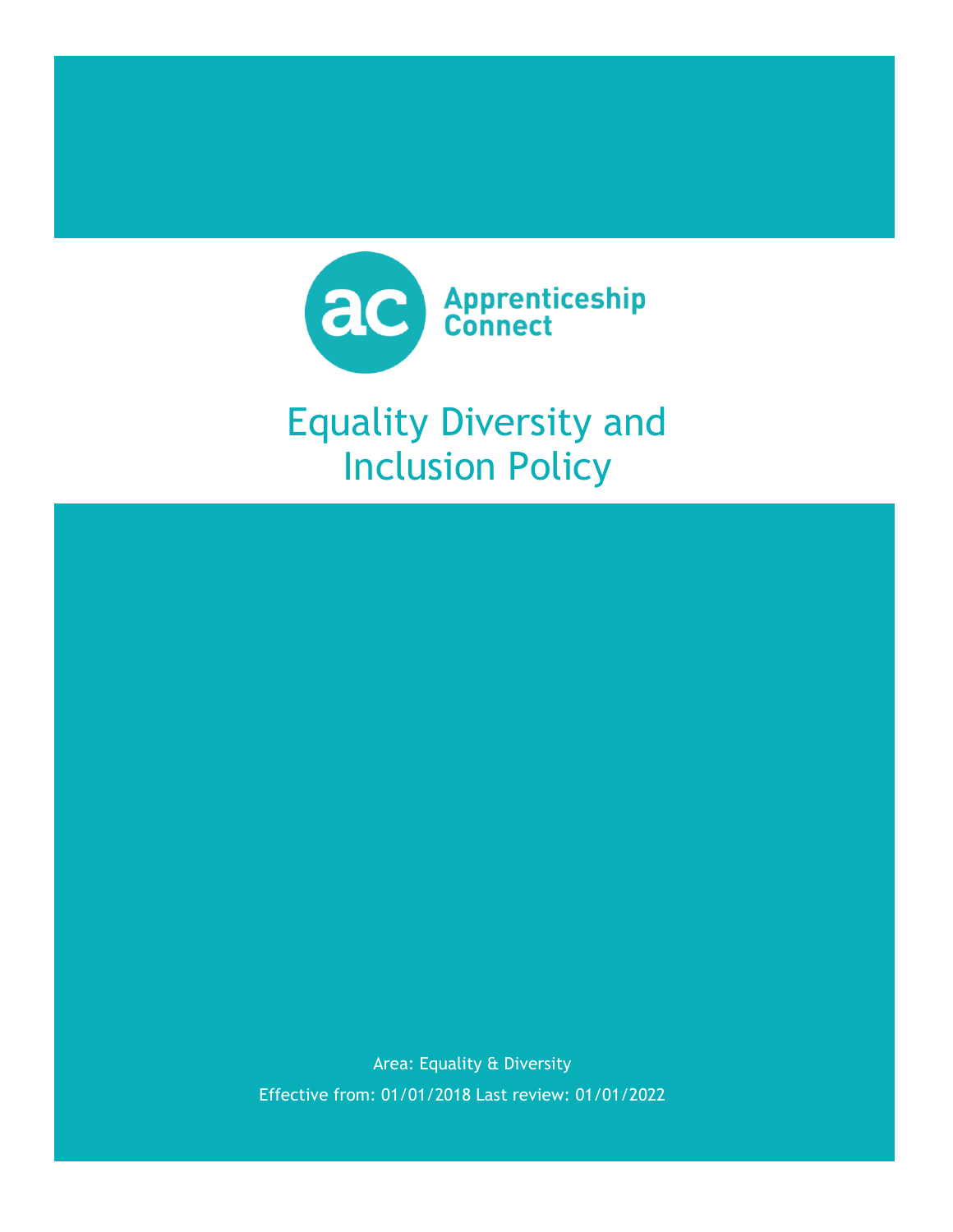## Equal Diversity and Inclusion Policy

#### **Policy Statement**

Equality, diversity, and inclusion are fundamental aspects of 21st-century life. A more diverse and inclusive society fosters collaboration, promotes tolerance and enhances the opportunities for all groups.

It is this organisation's policy to treat all learners and stakeholders including job applicants, learners, and visitors fairly and equally, regardless of sex, pregnancy, sexual orientation, religion or belief, marital status, civil partnership status, age, race or ethnic origin, or origins or disability (protected characteristics).

The organisation will not discriminate on grounds of protected characteristics and through this policy, the organisation will outline how it promotes, advises and educates learners and stakeholders and how it seeks to eliminate discrimination of all kinds as far as is reasonably possible.

The non-discrimination principle inherent in this policy includes the prohibition of discrimination against an individual because the person associates with a particular protected characteristic.

This policy applies to applicants seeking to undertake a programme with Apprenticeship Connect, learners undertaking a programme with Apprenticeship Connect and visitors. Further, the policy applies to the process of recruitment and selection, promotion, training, conditions of work, pay and benefits and every other aspect of employment, including general treatment at work and the processes involved in the termination of employment. The policy extends to outline its commitment to its positive treatment of external stakeholders in respect of equality, diversity and inclusion.

#### **Legislative Framework**

This policy is written in line with statutory requirements in the Equality Act 2010.

### Apprenticeship Applicants and Learners

#### **Equality Diversity and Inclusion in the Candidate Application Process (Apprentices)**

The organisation is driven to ensure equality of opportunity during the recruitment and selection process of learners in education programmes. Equal opportunity is about conducting compliant recruitment processes, being inclusive and monitoring diversity during recruitment. Every manager and employee has personal responsibility for the implementation of the policy. To promote equality, diversity and inclusion during the candidate application process the organisation seeks to promote equality, diversity and inclusion in the following stages.

#### Job descriptions and adverts

The policy applies to job applicants for traineeship and apprenticeship vacancies. The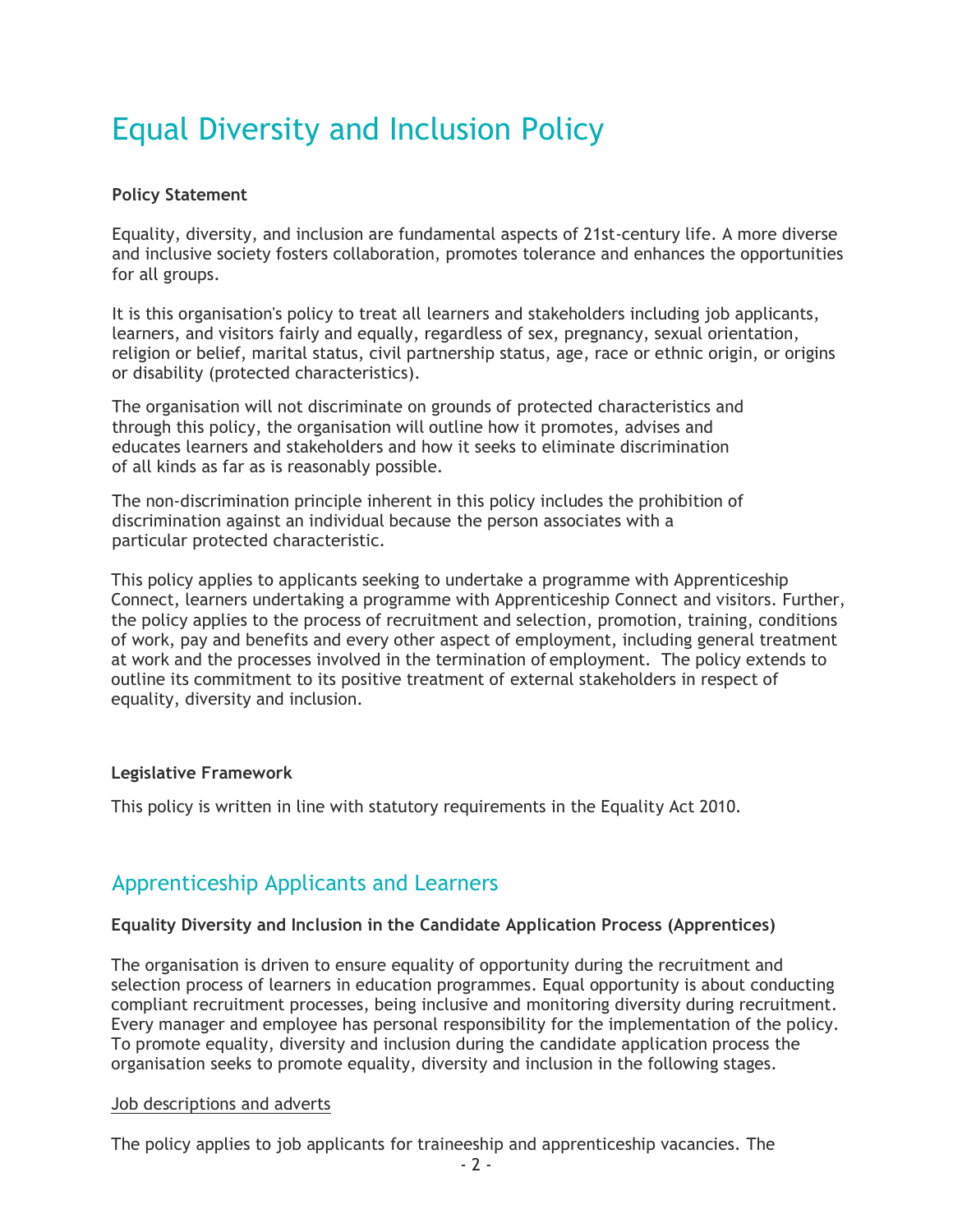organisation will:

- create job descriptions that don't discriminate on the grounds of a protected characteristic;
- ensure that job description contents don't imply a preference on the grounds of protected characteristics;
- job descriptions are written by individuals who have undertaken training in equality, diversity and inclusion;
- job adverts are written inclusively, emphasising the organisation's commitment to equality, diversity and inclusion.

#### Candidate shortlisting

- The placement team will include only the candidate's name, work history and education history thus reducing the risk of discrimination or unconscious bias.
- Hiring managers within employers will not be given access to sensitive personal data or protected characteristics information throughout the recruitment process.

#### **Apprentice Programme Induction**

All new learners are informed of the organisation's commitment to equality, diversity and inclusion during the induction. Learners are given access to this policy in a dedicated 'policies' module' in their course.

#### **Other Candidate and Learner Provisions**

- The organisation will not take into account protected characteristics when considering training and/or progression opportunities.
- Learners who are disabled or become disabled in the course of their employment should inform the organisation about their disability. The tutor and/or the operations manager will then arrange to discuss with the learner what reasonable adjustments to their programme might assist them in the performance on the programme. The learner will also be encouraged to suggest any adjustments that they believe would be helpful. Careful consideration will be given to any proposals and, where reasonable and reasonably practicable, such adjustments will be made. There may, however, be circumstances where it will not be reasonable or reasonably practicable for the organisation to accommodate proposals put forward by thelearner.
- All employees and job applicants will be asked to complete a form denoting their sex, race, ethnic origin, age and any disabilities that they have. The organisation guarantees that the information provided on this form will be used solely to monitor the effectiveness of this policy.

#### **Handling Equality Diversity and Inclusion Issues**

Any applicant for a programme or a learner may complain about alleged discriminatory conduct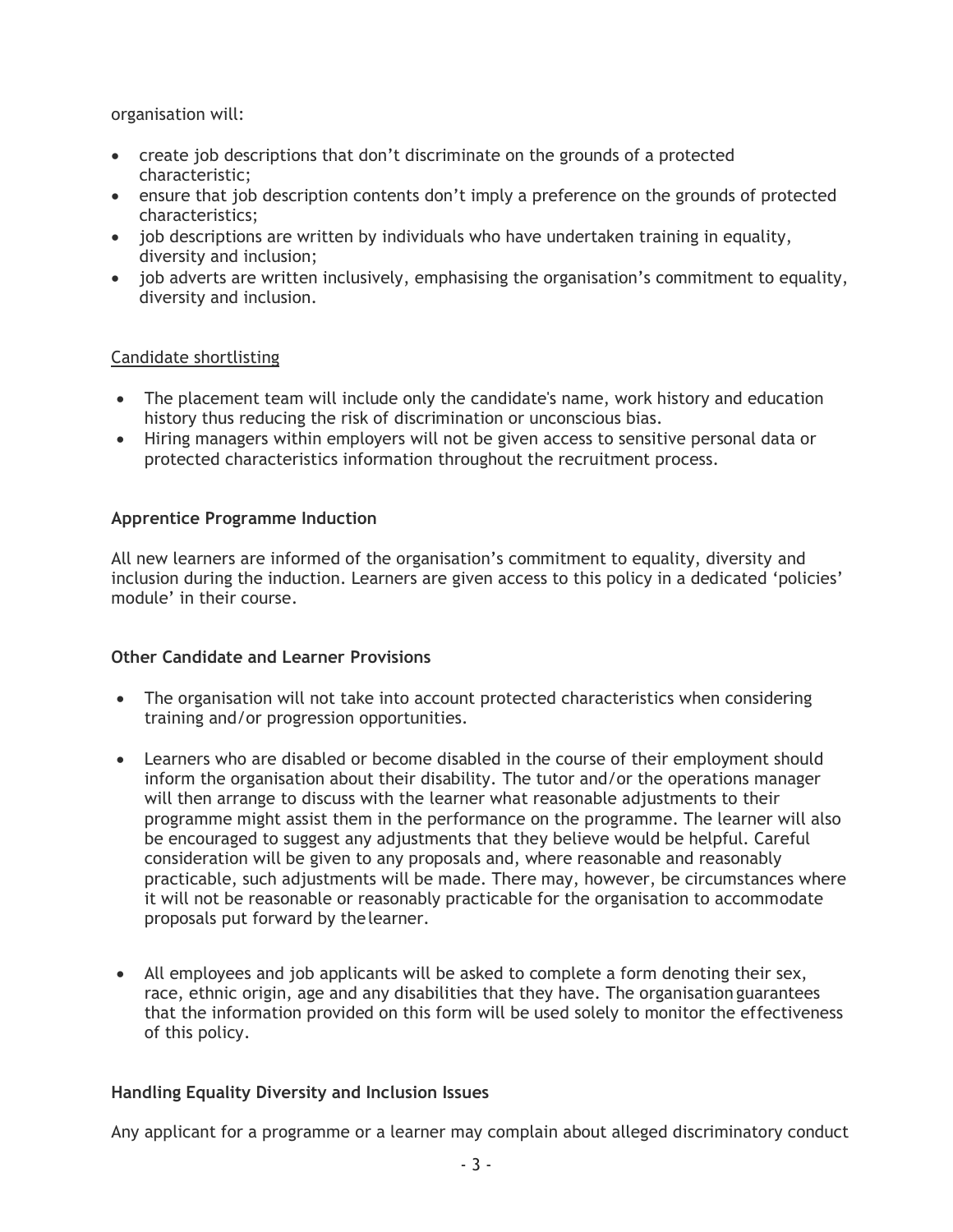through the organisation's Complaints Policy. The applicant or learner may also raise the complaint with their account manager, tutor or another relevant contact person. The organisation is concerned to ensure that applicants and learners feel comfortable about raising such complaints. No individual will be penalised for raising such a complaint unless the substance of the complaint is untrue or the complaint is made in bad faith, for example out of malice.

This policy will be monitored regularly by senior management. Where there are issues with the way the policy is working, these will be looked at closely to identify measures to improve the effectiveness of the policy.

#### **Promoting Equality Diversity and Inclusion**

The organisation will promote equality, diversity and inclusion through an Equality Diversity and Inclusion Committee. The Committee convenes at least quarterly with the following stated objectives:

- To implement equality, diversity and inclusion strategies into meaningful plans
- Create and release an equality, diversity and inclusion newsletter distributed to staff, employers and learners
- Support the development of the organisation's equality, diversity and inclusion information, advice and guidance for stakeholders
- Develop extra-curricular activities and extended learning for learners
- Diversity monitoring

#### **Equality Diversity and Inclusion Training**

The organisation will induct learners onto the programme, outlining its commitment to equality, diversity and inclusion. The induction outlines how to locate relevant policies and communication points for information, advice and guidance.

Equality, diversity and inclusion are embedded into teaching lessons at various stages in all programmes. The organisation is committed to ensuring that topics are diverse, current and inclusive. All learners have the opportunity to engage in topics and tutors will seek to ensure that a range of views is heard.

#### **Marketing**

The organisation understands that marketing plays a role in fostering an inclusive environment. To this effect, the organisation selects a diverse range of imagery when creating marketing and learning resources.

#### **Contact Us**

If you'd like to contact Apprenticeship Connect about the application or feedback about this policy you can do so in several ways:

• Contact your account manager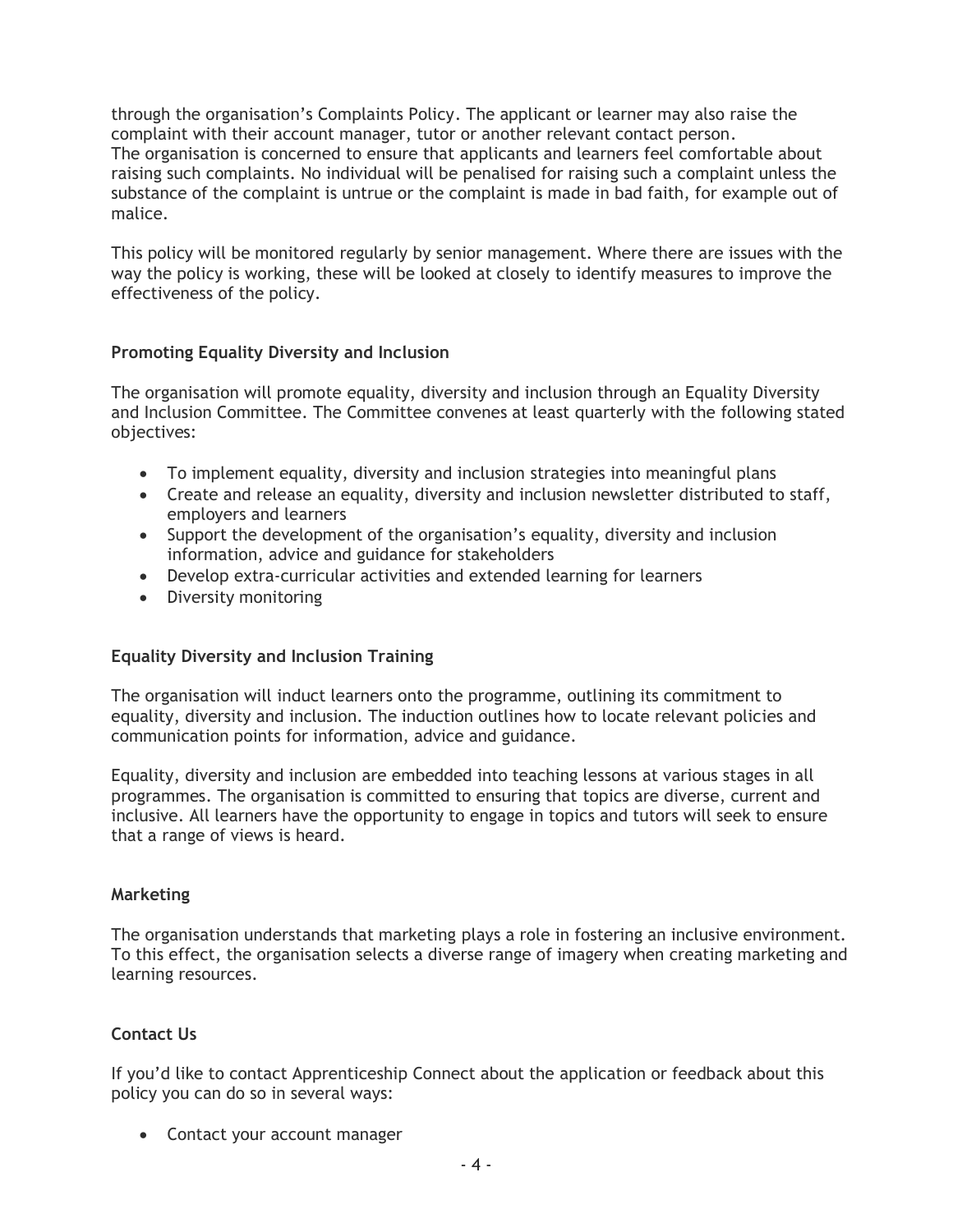- Contact your tutor
- Email [customerfirst@apprenticeshipconnect.co.uk](mailto:customerfirst@apprenticeshipconnect.co.uk)
- Call us on 0203 829 6920

## Apprenticeship Connect Staff and External Stakeholders

#### **Equality Diversity and Inclusion in the Recruitment Process**

The organisation is driven to ensure equality of opportunity during the recruitment and selection process. Equal opportunity is about conducting compliant recruitment processes, being inclusive and monitoring diversity during recruitment. Every manager and employee has personal responsibility for the implementation of the policy. To promote equality, diversity and inclusion during the recruitment process the organisation seek to promote equality, diversity and inclusion in the following stages.

#### Job descriptions and adverts

The policy applies to job applicants and all employees and other workers whether full time, part-time, temporary, seasonal or contract. The organisation will:

- Create job descriptions that don't discriminate on the grounds of a protected characteristic.
- Ensure that job description contents don't imply a preference on the grounds of protected characteristics.
- Ensure that job description are written by individuals who have undertaken training in equality, diversity and inclusion.
- Ensure that job adverts are written inclusively, emphasising the organisation's commitment to equality, diversity and inclusion.

#### Candidate shortlisting

- The HR team shortlists candidates through a 'blind' CV process whereby all candidate's details barring work history and education history and hidden, thus reducing the risk of discrimination or unconscious bias.
- Hiring managers don't have access to sensitive personal data or protected characteristics information throughout the recruitment process.
- Hiring managers are trained to ensure that references to a protected characteristic aren't made during the hiring process.

#### Interview

• Interview questions, scenarios and tests are created to ensure that candidates with a particular protected characteristic aren't advantaged or disadvantaged during interviews.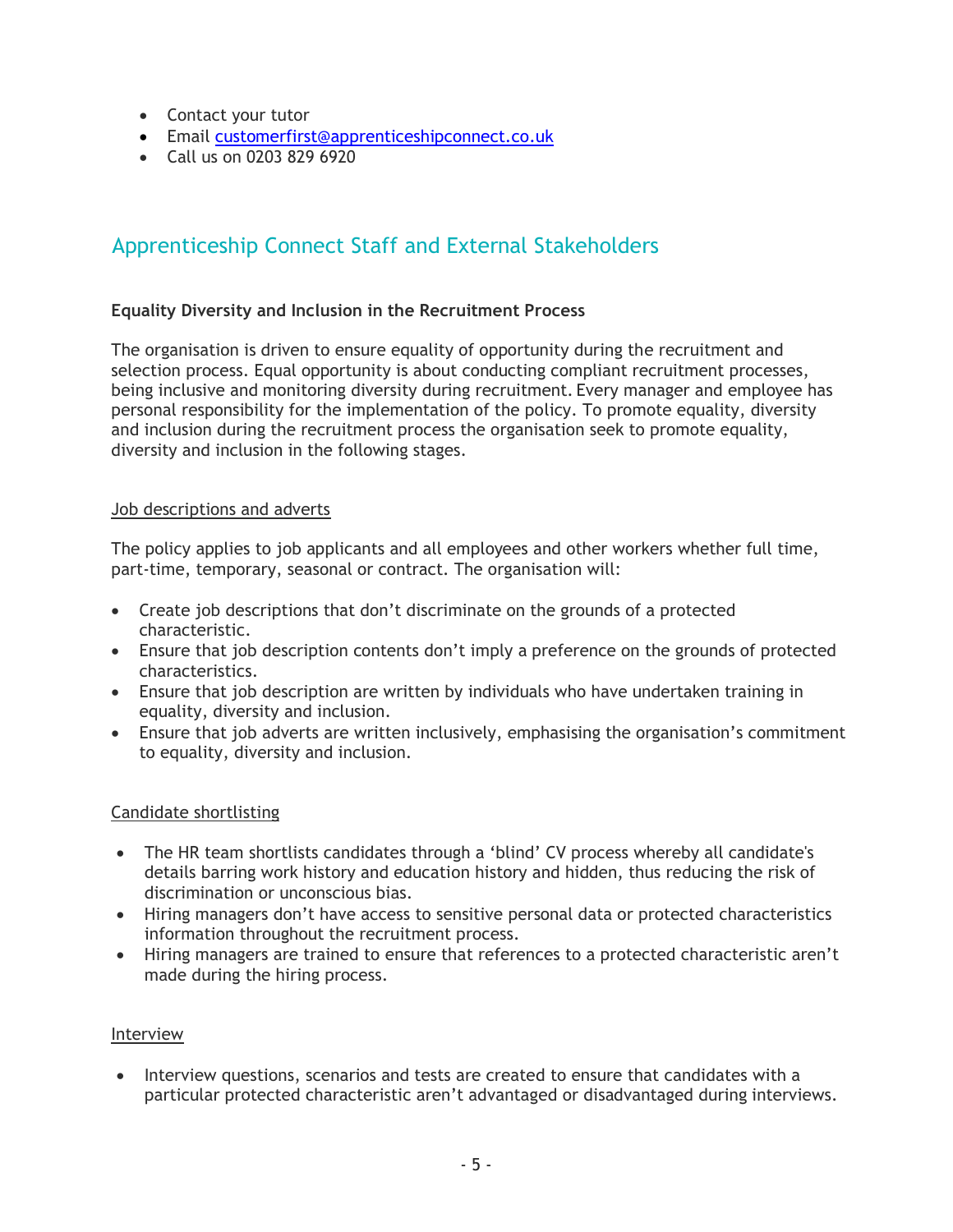#### **Employee Induction**

All employees are required to review and accept the organisation's Equality Diversity and Inclusion Policy. The organisation monitors acceptance of the policy through the intranet, MyAC.

#### **Other HR Provisions**

- Where increased pay and/or enhanced benefits are offered to employees based on length of service, these are intended to reward loyalty, maintain motivation and reflect higher levels of relevant experience.
- When establishing criteria for recruitment and promotion into vacant posts, the employer will consider carefully whether any minimum or a maximum number of years of relevant experience is necessary for the effective performance of the job. Such restrictions will not be imposed unless there is a proper job-based reason why they are necessary.
- The organisation will not take into account protected characteristics when considering training and/or progression opportunities.
- The employer does not operate any compulsory retirement age, and each employee may choose for him/herself when to stop working, subject to him or her continuing to be sufficiently fit to perform his or her job to a satisfactory standard.
- Employees who are disabled or become disabled in the course of their employment should inform the organisation about their disability. Management will then arrange to discuss with the employee what reasonable adjustments to their job or working conditions or environment might assist them in the performance of their duties. The employee will also be encouraged to suggest any adjustments that he or she believes would be helpful. Careful consideration will be given to any proposals and, where reasonable and reasonably practicable, such adjustments will be made. There may, however, be circumstances where it will not be reasonable or reasonably practicable for the organisation to accommodate proposals put forward by theemployee.
- All employees and job applicants will be asked to complete a form denoting their sex, race, ethnic origin, age and any disabilities that they have. The organisation guarantees that the information provided on this form will be used solely to monitor the effectiveness of this policy.
- The organisation understands that a diverse workforce reflective of its communities can inspire people from a range of backgrounds. To this effect, the organisation endeavours to utilise a diverse range of advertising routes to attract applicants from different backgrounds.

#### **Stakeholder Commitments**

The organisation is committed to the following in respect of stakeholders: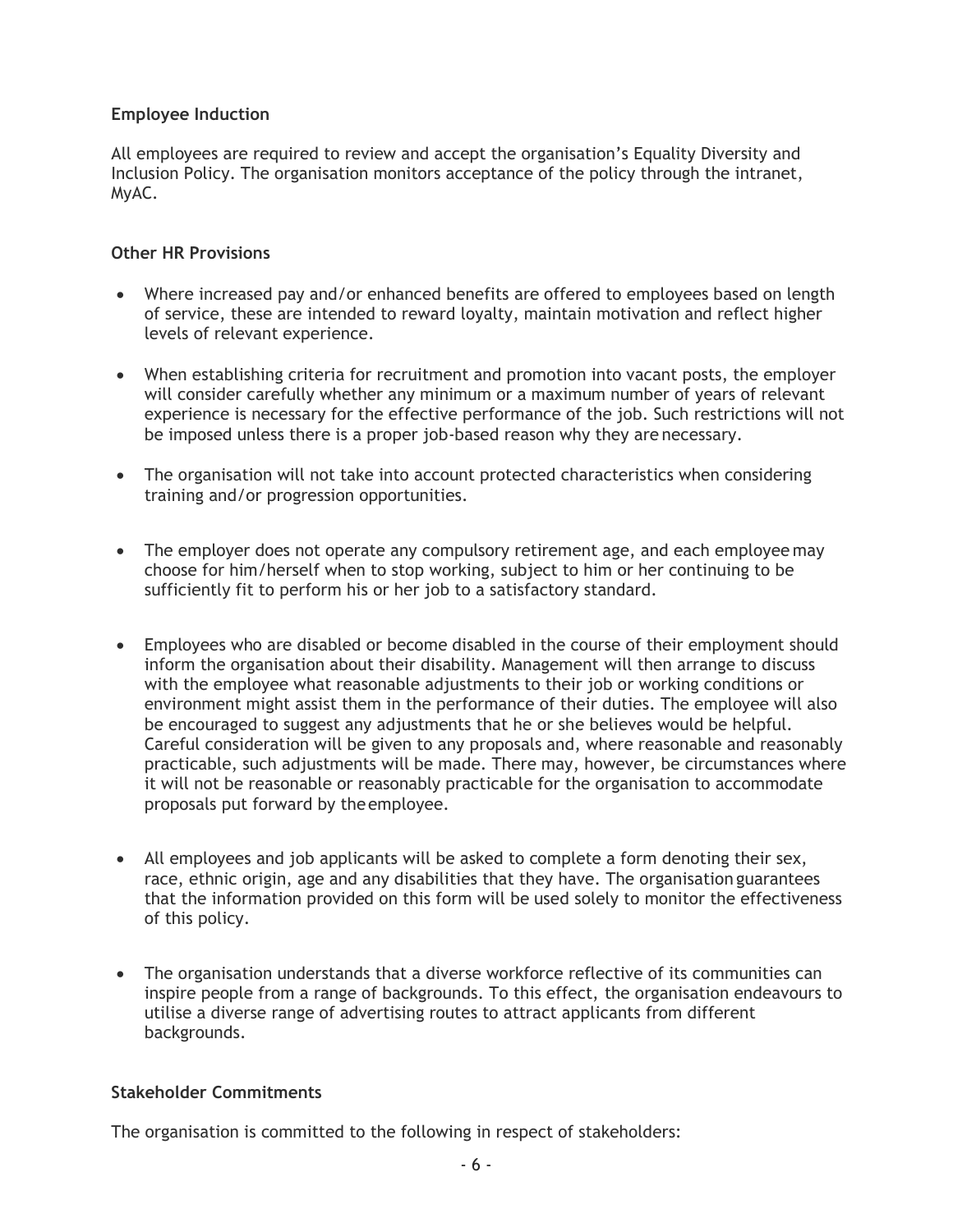- Ensure that its staff do not discriminate or harass an individual based on a protected characteristic
- Robustly investigate any instance of alleged discrimination, harassment or victimisation
- Promote the Equality Act 2010
- Promote and engage with its supply chain, customers, suppliers and partners concerning equality, diversity and inclusion
- Share resources with stakeholders
- Provide information, advice and guidance

#### **Handling Equality Diversity and Inclusion Issues**

#### Apprenticeship Connect Staff

Any member of staff may use the Grievance Policy and Procedure or Bullying and Harassment Policy to complain about discriminatory conduct. If the matter relates to a protected characteristic then the complaint may be raised directly with their line manager. If the individual feels that a report to their line isn't appropriate or if the report is about the line manager they should report this to the organisation's business manager or a director in their absence.

The organisation is concerned to ensure that staff feel comfortable about raising such complaints. No individual will be penalised for raising such a complaint unless the substance of the complaint is untrue or the complaint is made in bad faith, for example out of malice.

Where an employee is falsely accused of discriminatory conduct, then he or she may implement the organisation's grievance procedure.

Any employee who makes a false accusation of discrimination or harassment will be subjected to disciplinary action. In serious cases, such behaviour may be deemed to constitute gross misconduct and may result in summary dismissal.

This policy will be monitored regularly by senior management. Where there are issues with the way the policy is working, these will be looked at closely to identify measures to improve the effectiveness of the policy.

#### External Stakeholders

Any external stakeholder may complain about alleged discriminatory conduct through the organisation's Complaints Policy.

The organisation is concerned to ensure that complainants feel comfortable about raising such complaints. No individual will be penalised for raising such a complaint unless the substance of the complaint is untrue or the complaint is made in bad faith, for example out of malice.

This policy will be monitored regularly by senior management. Where there are issues with the way the policy is working, these will be looked at closely to identify measures to improve the effectiveness of the policy.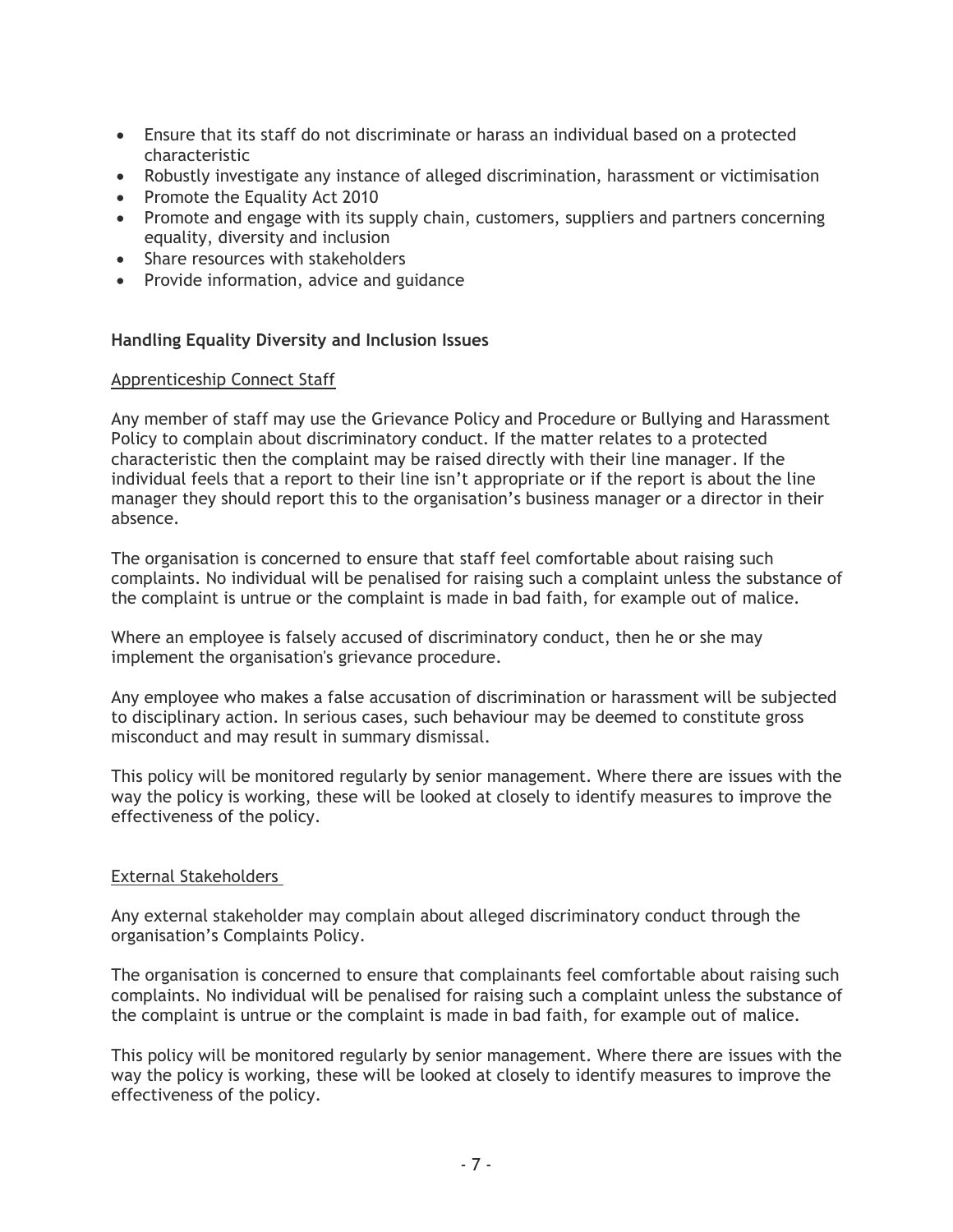#### **Promoting Equality Diversity and Inclusion**

The organisation will promote equality, diversity and inclusion through an Equality Diversity and Inclusion Committee. The Committee convenes at least quarterly with the following stated objectives:

- To implement equality, diversity and inclusion strategies into meaningful plans
- Create and release an equality, diversity and inclusion newsletter distributed to staff, employers and learners
- Support the development of the organisation's equality, diversity and inclusion information, advice and guidance for stakeholders
- Develop extra-curricular activities and extended learning for learners
- Create opportunities for learners and employers to engage in equality, diversity and inclusion
- Diversity monitoring

Apprenticeship Connect employees from various teams form the committee team and considered selection takes place to ensure diversity of membership.

#### **Equality Diversity and Inclusion Training**

#### All staff

The organisation conducts equality, diversity and inclusion training at least annually for all staff.

#### Teaching Learning and Assessment

Tutors will undertake training in equality, diversity and inclusion through the organisation's Teaching Learning and Assessment CPD Schedule.

#### HR staff

HR staff undertake equality, diversity and inclusion training at least bi-annually.

#### Line managers

Hiring managers receive dedicated training regarding managing equality and diversity in teams annually.

#### **Marketing**

The organisation understands that marketing plays a role in fostering an inclusive environment. To this effect, the organisation selects a diverse range of imagery when creating marketing and learning resources.